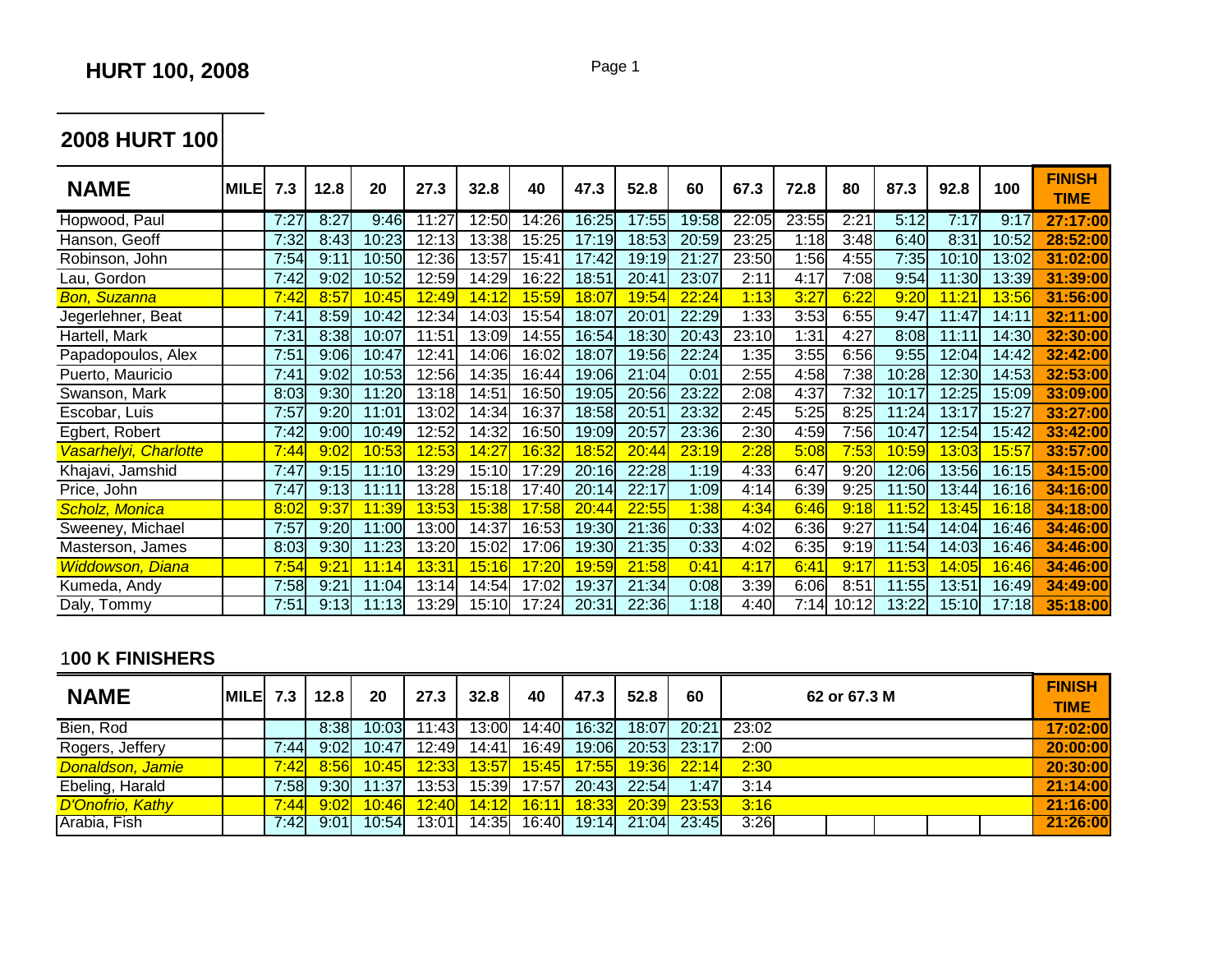| Sibley, Paul              | 7:32 | 8:49       |       | 10:33 12:39 14:22 |       | 16:31 | 19:06 | 21:08 | 0:06 | 3:29 | 21:29:00 |
|---------------------------|------|------------|-------|-------------------|-------|-------|-------|-------|------|------|----------|
| Benhammou, Daniel         | 7:51 | 9:11       | 11:03 | 13:05             | 14:49 | 17:04 | 19:30 | 22:14 | 2:19 | 3:35 | 21:35:00 |
| Cook, William             | 7:58 | 9:20       | 11:21 | 13:24             | 15:02 | 17:13 | 19:34 | 21:33 | 0:22 | 3:37 | 21:37:00 |
| Nohara, Nolan             | 8:15 | 10:03      | 12:09 | 14:25             | 16:10 | 18:11 | 21:11 | 23:42 | 3:03 | 4:13 | 22:13:00 |
| Tay, Ernest               | 7:42 | 9:04       | 11:03 | 13:18             | 15:02 | 17:15 | 19:57 | 22:01 | 0:53 | 4:25 | 22:25:00 |
| Lahoe, Rob                | 8:09 | 9:41       | 11:45 | 14:09             | 16:01 | 18:11 | 20:45 | 22:46 | 1:27 | 4:40 | 22:40:00 |
| Murphy, Robert            | 7:58 | 9:28       | 11:38 | 14:01             | 15:52 | 18:05 | 20:56 | 23:19 | 2:20 | 4:41 | 22:41:00 |
| Inouye, Larry             | 8:00 | 9:32       | 11:39 | 14:09             | 15:55 | 18:16 | 21:11 | 23:32 | 3:02 | 4:43 | 22:43:00 |
| Huff, Jeff                | 7:59 | 9:25       | 11:23 | 13:31             | 15:16 | 17:24 | 19:59 | 22:05 | 0:57 | 4:44 | 22:44:00 |
| Huddleston, Rod           | 8:01 | 9:33       | 11:42 | 14:12             | 16:09 | 18:14 | 20:57 | 22:59 | 1:40 | 4:48 | 22:48:00 |
| Jones, Jeff               | 8:01 | 9:30       | 11:45 | 14:10             | 16:02 | 18:35 | 21:47 | 0:17  | 3:30 | 5:06 | 23:06:00 |
| Moon, Keith               | 7:59 | 9:30       | 11:37 | 14:07             | 16:01 | 18:38 | 21:52 | 0:23  | 3:40 | 5:07 | 23:07:00 |
| Bugarin, Edward           | 7:41 | 8:59       | 10:46 | 12:48             | 14:29 | 16:22 | 19:04 | 23:52 | 3:15 | 5:26 | 23:26:00 |
| Johnson, Douglas          | 7:52 | 9:16       | 11:15 | 13:28             | 15:11 | 17:53 | 21:04 | 23:55 | 3:41 | 5:26 | 23:26:00 |
| Seto, Ryan                | 8:01 | 9:33       | 11:42 | 14:12             | 16:12 | 19:09 | 22:03 | 0:17  | 3:48 | 5:26 | 23:26:00 |
| Muench, Michael           | 8:30 | 10:14      | 12:24 | 14:57             | 16:54 | 19:21 | 22:34 | 0:58  | 4:23 | 5:52 | 23:52:00 |
| Holtz, Allan              | 8:11 | 9:53       | 12:06 | 14:31             | 16:19 | 18:30 | 21:24 | 23:25 | 2:29 | 5:57 | 23:57:00 |
| Osheroff, Alexander       | 8:14 | 10:00      | 12:20 | 14:52             | 16:48 | 19:35 | 22:40 | 1:10  | 4:43 | 6:06 | 24:06:00 |
| Osheroff, William         | 8:14 | 10:00      | 12:20 | 14:52             | 16:48 | 19:33 | 22:40 | 1:10  | 4:45 | 6:06 | 24:06:00 |
| Carluccio, Judy           | 8:11 | 9:46       | 11:54 | 14:12             | 16:03 | 18:31 | 21:48 | 0:51  | 4:44 | 6:07 | 24:07:00 |
| Guild, Scott              | 7:58 | 9:30       | 11:36 | 14:04             | 15:54 | 18:14 | 21:15 | 23:44 | 2:42 | 6:10 | 24:10:00 |
| <b>Richmond, Kimberly</b> | 8:05 | 9:43       | 11:43 | 14:07             | 16:01 | 18:45 | 22:11 | 0:53  | 4:30 | 6:10 | 24:10:00 |
| Hess, Andrea              | 8:20 | 10:03      | 12:23 | 15:00             | 16:57 | 19:27 | 22:49 | 1:32  | 5:09 | 6:51 | 24:51:00 |
| <b>Corbett, Catra</b>     | 7:59 | 9:32       | 11:39 | 14:09             | 16:10 | 18:44 | 22:11 | 0:52  | 6:54 | 6:54 | 24:54:00 |
| Aleka-Gorai, Clem         | 7:52 | 9:20       | 11:19 | 14:00             | 15:54 | 18:33 | 22:29 | 1:46  | 5:53 | 7:24 | 25:24:00 |
| Fan, Eddy                 |      | 9:58       | 12:20 | 15:01             | 17:04 | 19:50 | 23:26 | 2:12  | 5:59 | 7:26 | 25:26:00 |
| Smith, Mike               | 8:12 | 9:59       | 12:20 | 14:58             | 17:01 | 20:02 | 23:47 | 2:36  | 6:10 | 7:29 | 25:26:00 |
| Spofford, Wave            | 8:24 | 10:08      | 12:28 | 15:10             | 17:16 | 20:25 | 0:10  | 2:55  | 6:31 | 8:01 | 26:01:00 |
| Uher, William             | 8:23 | 10:08      | 12:28 | 15:10             | 17:16 | 20:25 | 0:10  | 2:55  | 6:31 | 8:01 | 26:01:00 |
| Radetich, Edward          | 8:14 | 9:41       | 11:45 | 14:07             | 16:01 | 18:11 | 21:07 | 23:55 | 4:30 | 8:02 | 26:02:00 |
| China, Richard            | 7:40 | 8:57       | 10:51 | 13:13             | 15:02 | 17:30 | 20:28 | 22:46 | 2:25 | 8:12 | 26:12:00 |
| Vierra, Bozo              | 8:01 | 9:39       | 11:48 | 14:27             | 16:30 | 19:36 | 0:10  | 3:36  | 7:01 | 8:12 | 26:12:00 |
| DeWald, Stephen           | 7:51 | 9:10       | 10:53 | 12:56             | 14:34 | 16:41 | 19:14 | 23:52 | 7:14 | 8:18 | 26:18:00 |
| <b>LeRand, Filiesha</b>   | 8:33 | 10:37      | 13:09 | 15:41             | 17:51 | 21:03 | 0:55  | 3:52  | 8:03 | 9:15 | 27:15:00 |
| McColl, Philip            |      | 8:14 10:02 | 12:23 | 15:10             | 17:31 | 20:53 | 0:55  | 3:52  | 8:03 | 9:15 | 27:15:00 |
| Moore, Cat                |      | 8:15 10:00 | 12:24 | 15:27             | 17:49 | 21:36 | 1:24  | 4:17  | 8:12 | 9:23 | 27:23:00 |
| <b>Jenkins, Steph</b>     |      | 8:14 10:00 | 12:24 | 15:27             | 17:49 | 21:36 | 1:23  | 4:16  | 8:12 | 9:28 | 27:28:00 |